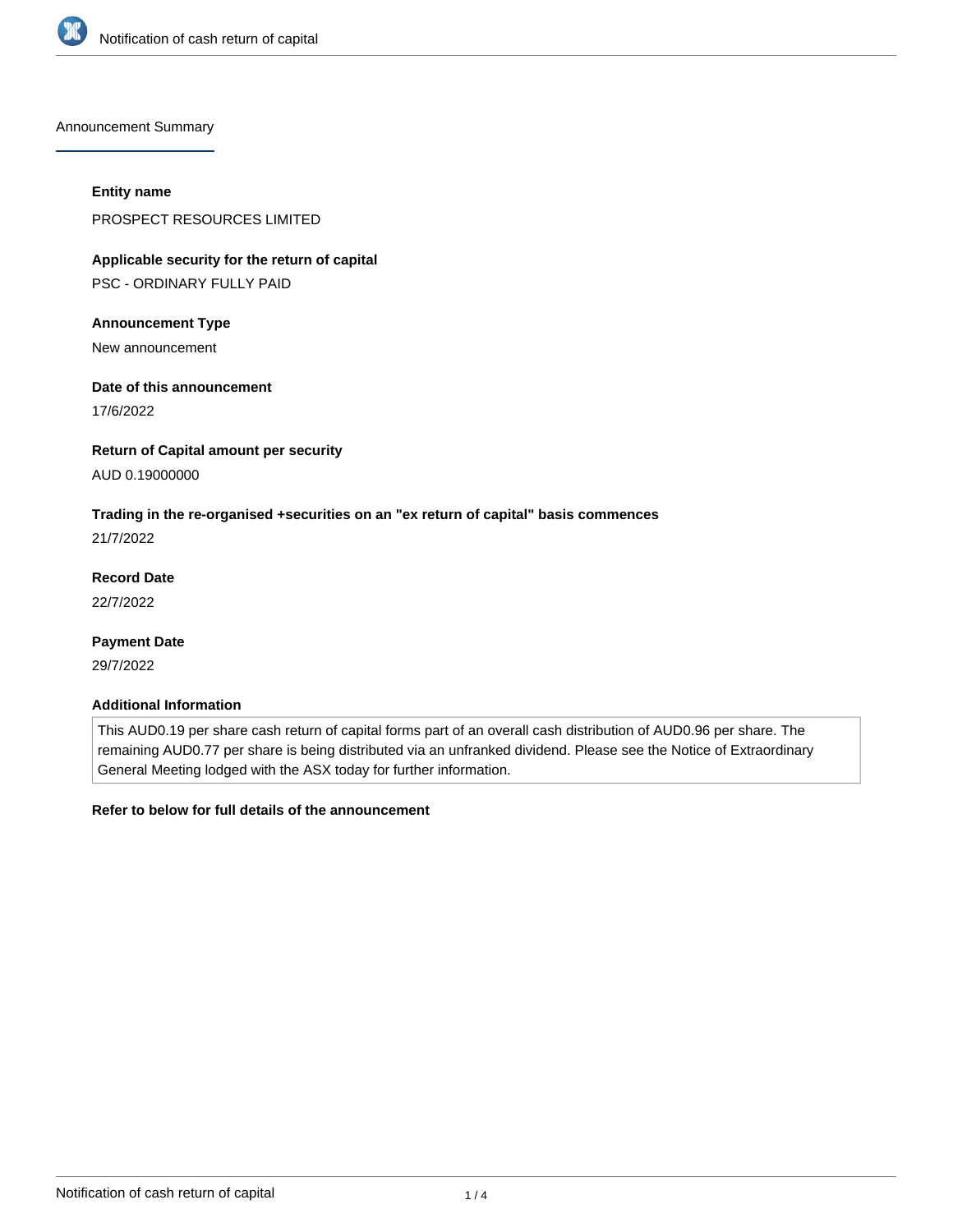

Announcement Details

Part 1 - Entity and announcement details

#### **1.1 Name of +Entity**

PROSPECT RESOURCES LIMITED

**1.2 Registered Number Type ACN** 

**Registration Number**

124354329

**1.3 ASX issuer code** PSC

#### **1.4 The announcement is** New announcement

**1.5 Date of this announcement** 17/6/2022

**1.6 ASX +Security Code** PSC

**ASX +Security Description** ORDINARY FULLY PAID

Part 2 - Cash return of capital approval requirements and dates

**2.1 Are any of the below approvals required for the cash return of capital before business day 0 of the timetable?**

- **Security holder approval**
- **Court approval**
- **Lodgement of court order with +ASIC**
- **ACCC approval**
- **FIRB approval**
- **Another approval/condition external to the entity required to be given/met before business day 0 of the timetable for the cash return of capital.**

Yes

### **2.1a Approvals**

| <b>Approval/Condition</b> | Date for determination | Is the date estimated or<br>actual? | **Approval**<br>received/condition met? |
|---------------------------|------------------------|-------------------------------------|-----------------------------------------|
| +Security holder approval | 18/7/2022              |                                     |                                         |
|                           |                        | <b></b> ∉ Actual                    |                                         |

Notification of cash return of capital 2/4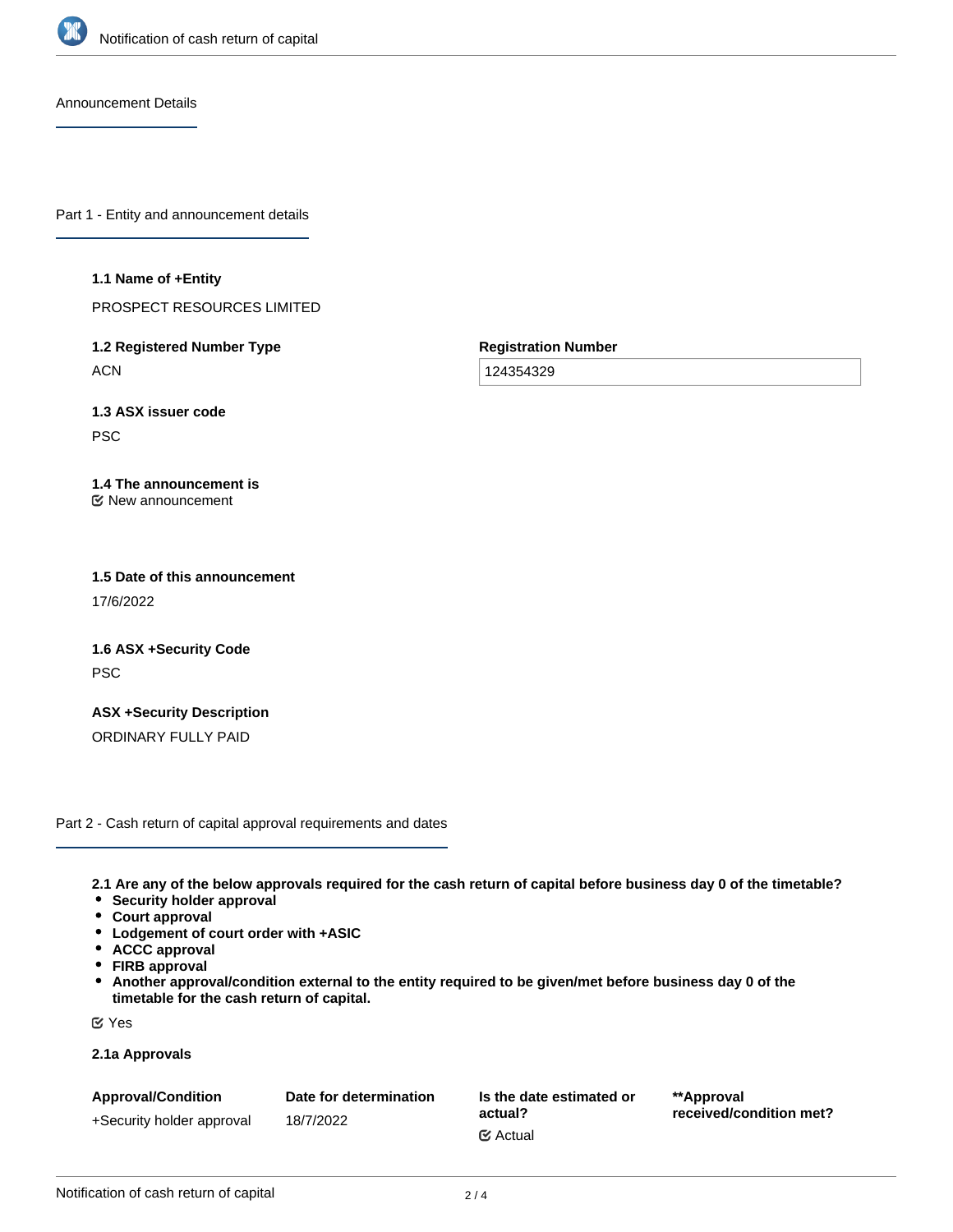

#### **Comments**

**2.2 Is the cash return of capital a selective reduction of capital** No

Part 3 - Cash return of capital timetable and details

**3.1 +Record date**

22/7/2022

**3.1a Effective date of the cash return of capital**

19/7/2022

**3.2 Does the +entity have quoted options on issue?** No

**3.2a Last day for trading in "cum return of capital" +securities. If the entity has quoted options, last day for trading in pre-return of capital quoted options**

**3.3 Trading in the re-organised +securities on an "ex return of capital" basis commences. If the entity has quoted options and ASX agrees, trading in the quoted options commences on a +deferred settlement basis.**

21/7/2022

**3.4 +Record Date**

22/7/2022

**3.4a If the entity has quoted options, first day for the +entity to send holding statements to +security holders notifying them of the change in exercise price for the quoted options they hold.**

**3.5 Payment date for cash return of capital. If applicable and the +entity has quoted options, +deferred settlement market in options ends. Last day for entity to send holding statements to +security holders notifying them of the change in exercise price for the quoted options they hold and to notify ASX that this has occurred.**

29/7/2022

**3.5a If the +entity has quoted options, trading in the options starts on a normal T+2 basis**

**3.5b If the +entity has quoted options, first settlement of trades conducted on a +deferred settlement basis and on a normal T+2 basis**

**3.6 Currency in which the cash return of capital is made ("primary currency")**

AUD - Australian Dollar